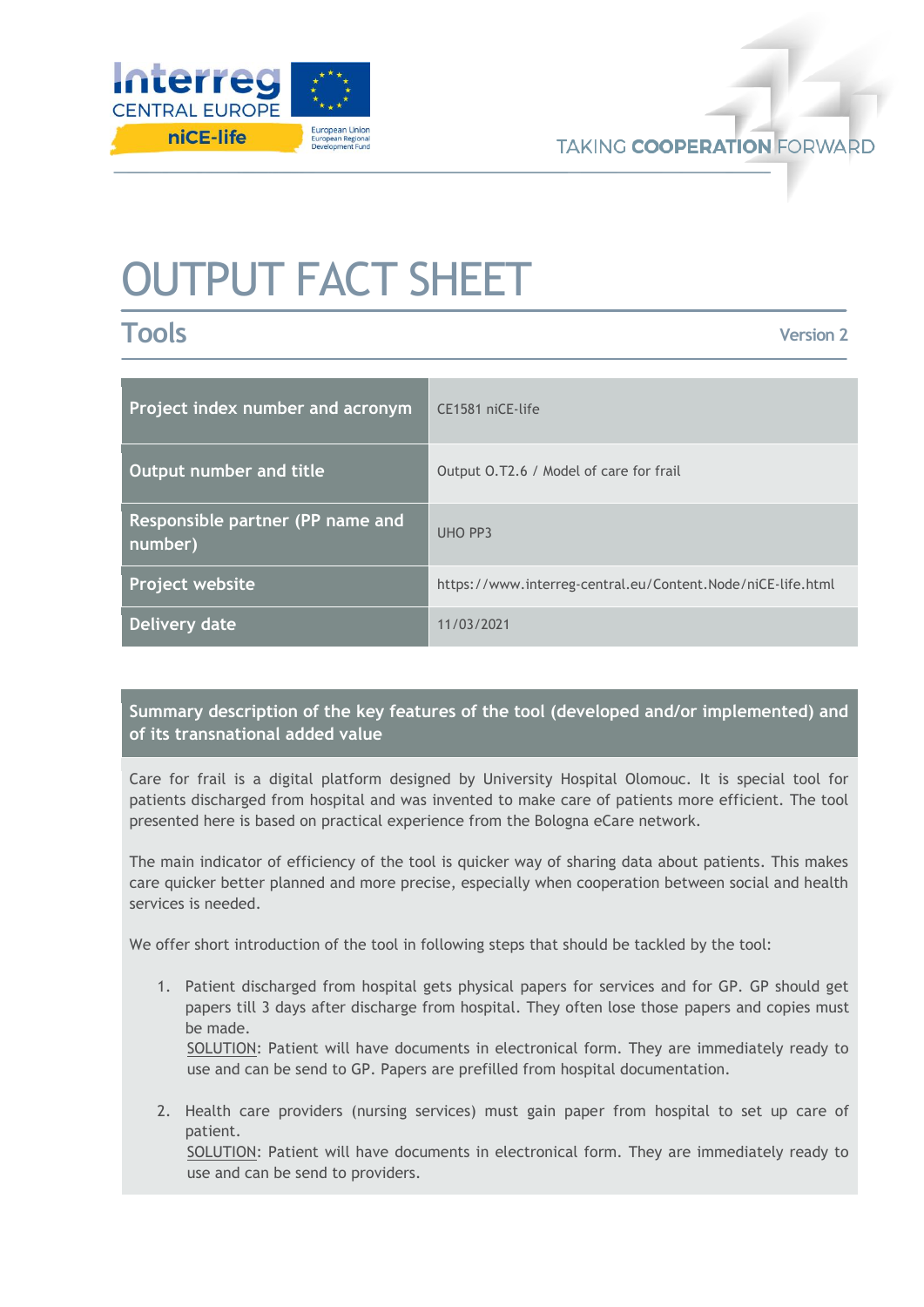

- 3. Health care providers (nursing services) needs to transfer documents about care to GPs every month or every time when something changes for confirmation. This means that nurses (professionals) spend a lot of time travelling with documents. Regular provider has about 300 clients of about 80 GPs. SOLUTION: Forms can be sent and confirmed via digital tool.
- 4. Health insurance companies are controlling documentation if it has all needed attributes (stamps, signatures etc.) SOLUTION: Forms can be sent and confirmed via digital tool.
- 5. Family of patient is often helping with applying for state benefits, care atc. SOLUTION: Tool offers easier approach to needed data instead of searching them at patient´s home.

Since this tool helps in these steps it offers time saving for professionals (nurses), who can actually provide care instead of travelling around whole district with physical documentation which is also not very safe in essence. This is big benefit considering number of patients, GPs and care providers

Tool was developed to be as easy to use as possible with simple graphics. Platform is invented to be open for other improvements. So other digital instruments can be added as we tried, for example possibility to apply for video consultation with doctor.

In other countries, the care of a released patient from hospital care is also the joint work of several providers (social, health, family). It is appropriate to somehow coordinate this care through a secure digital tool that allows, among other things, data sharing. Therefore, the tool is also transferable within individual countries (at least Slovakia, Slovenia, Poland).

## **NUTS region(s) where the tool has been developed and/or implemented (relevant NUTS level)**

The Care for Frail tool has been primarily developed at the University Hospital Olomouc (CZ071 NUTS level 3).

The tool is going to be tested and implemented in University Hospital Olomouc and in care center in Petržalka Bratislava (SK010 NUTS level 3).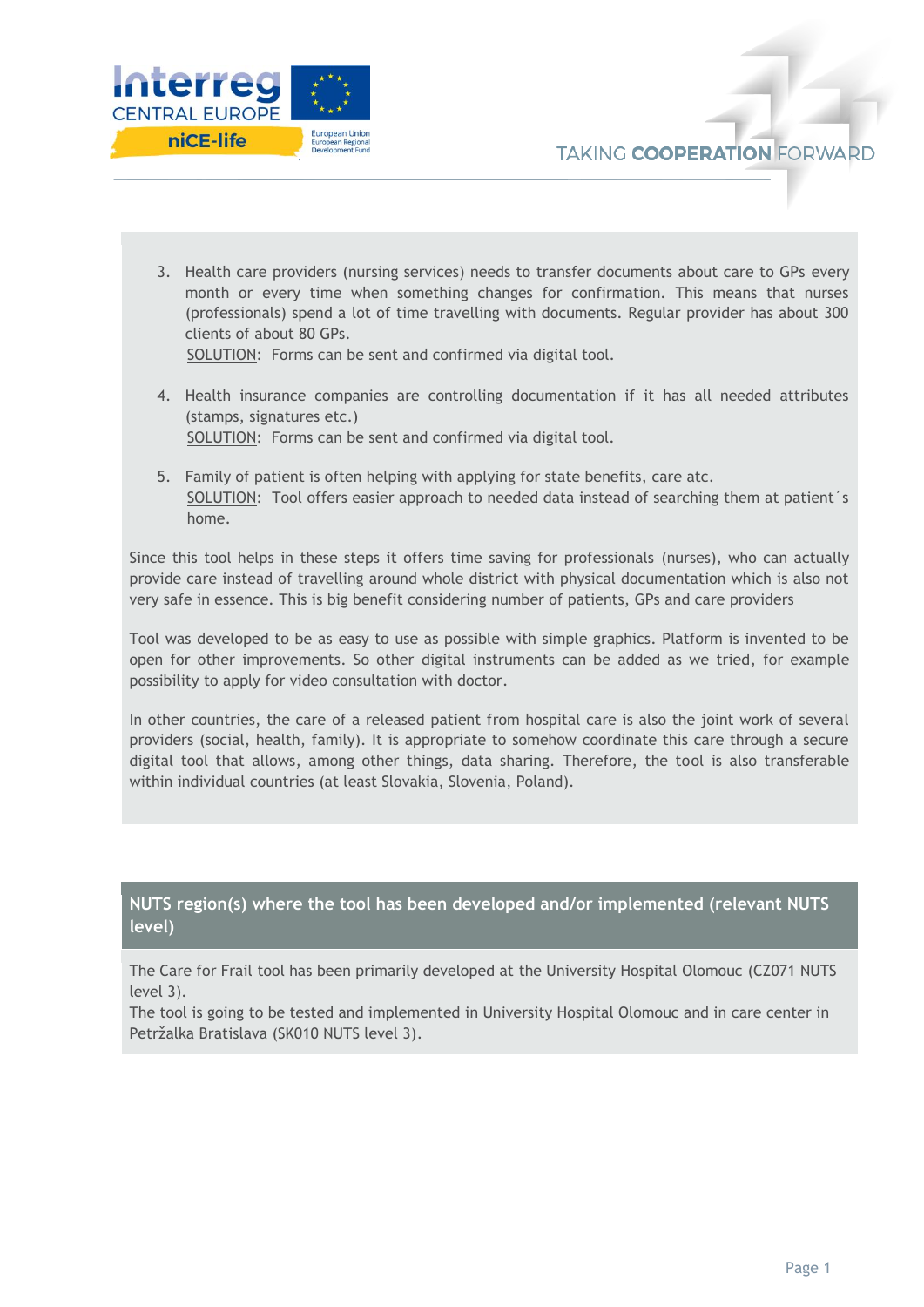

## **Expected impact and benefits of the tool for the concerned territories and target groups**

- Empowerment of frail elderly by giving them tool to be used at home with or without help of family
- Speeding up work with patient data, faster and secure data sharing with affected subjects (home care, nursing services, social care services),
- Secure and fast data sharing with GP timesaving solution for general practicioners
- Relief for care givers from the patient's environment, who have easier access to medical documentation for the needs of further care, handling of state benefits, etc.
- Health and social workers time could be used for patient care instead of traveling with papers

The Care for frail will be used and tested in WP T3 in University Hospital Olomouc (CZ071 NUTS level 3). Patients of University Hospital Olomouc came mainly from CZ07 NUTS level 2.

The simplified version of the developed tool will be used and tested in WP T3 in care center in Petržalka Bratislava (SK010 NUTS level 3). Patients of Hospital of St. Cyril and Methodius - University Hospital Bratislava came mainly from SK010 NUTS level 3.

## **Sustainability of the tool and its transferability to other territories and stakeholders**

To ensure the sustainability of the developed tool even after the end of the project, the tool is presented to important political decision-makers at local and also regional level. National Telelemedicine Center of University Hospital Olomouc as project partner became a member of Olomouc´s ditrict Work group for Inovations in Social Care because of the developed tool Care for Frail and ist sustainibility. In Olomouc tool could be used by up to 100 frail elderly per year.The simple platform and transferability to other regions/ countries also promotes sustainability. Care for Frail is a web application, which after translation in the respective language, can be easily transferred to other territories, due to its ease of use. The platform is developed and supplemented so that it can be used in a wider scope, it can also be transferred to provide other forms of frail elderly care, such as nursing care, hospice care, care homes, etc.